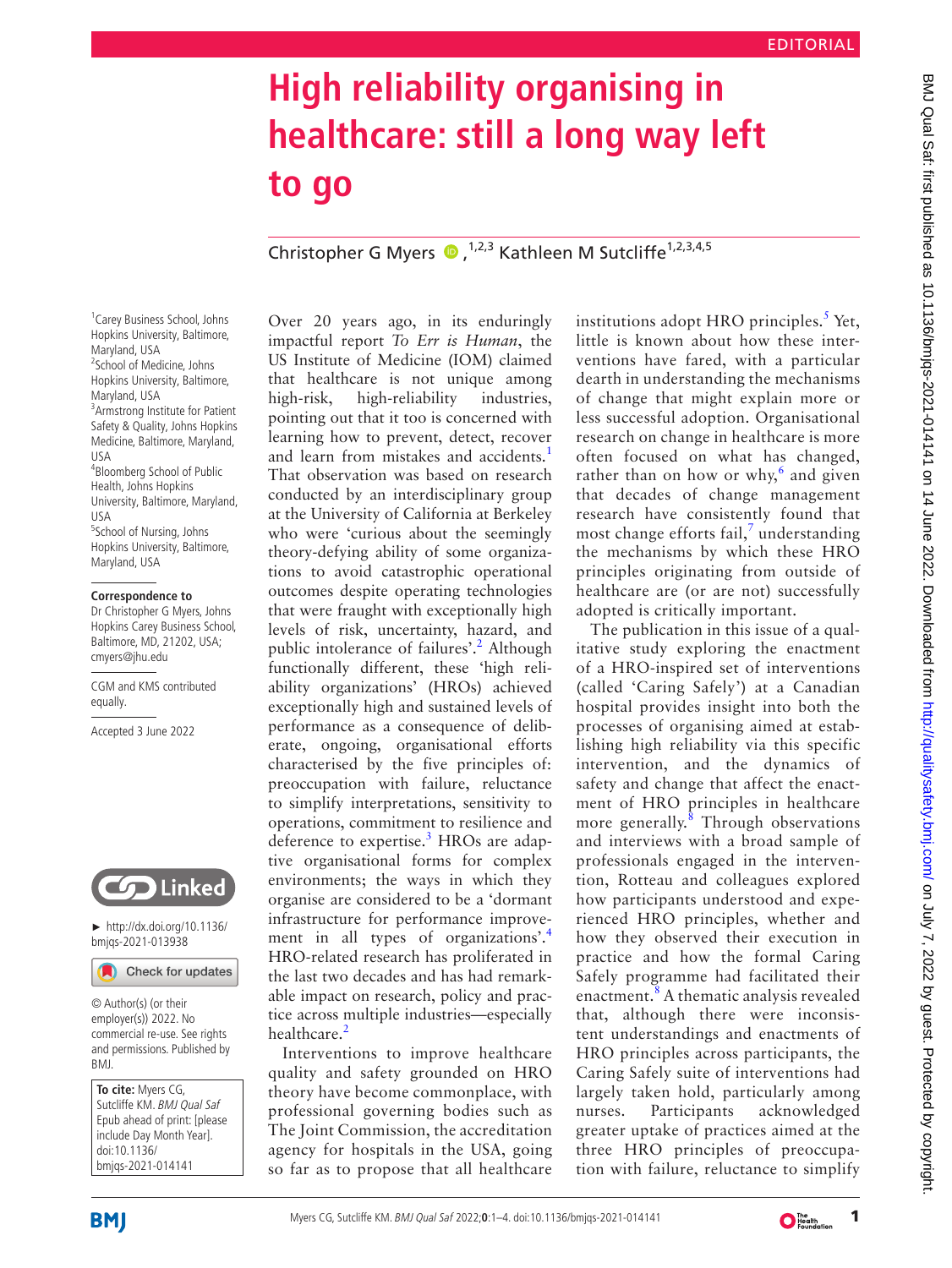interpretations and sensitivity to operations. At the same time, participants reported significantly less improvement in behaviours aimed at strengthening flexible decision structures (based on the HRO principle of 'deference to expertise'), and surprisingly did not seem to recognise these intervention efforts as improving the hospital's commitment to resilience (the fifth HRO principle), despite the intervention's various training programmes inherently promoting the competence, efficacy and growth that constitute resilient responding.

Beyond highlighting reactions to, and implications of, this specific bundle of interventions, these findings also highlight important gaps that remain more generally in the *depth* and *breadth* of HRO enactment in healthcare. Despite significant enthusiasm and acknowledgement of the value of adopting HRO principles and other tools for advancing patient safety, most efforts to enact these principles remain relatively superficial, isolated endeavours.<sup>[9](#page-3-8)</sup> Too often, we see attempts to enact HRO principles through a scattershot set of activities that are neither clear in their conceptual understanding of the fundamental building blocks of reliability nor consistent in their implementation across the various components of the healthcare system.

## **VIEWING HRO WITH A SHALLOW DEPTH OF FIELD**

HRO interventions in healthcare frequently (and often exclusively) make use of formal training efforts to alter individuals' perceptions and practices. Although didactic training familiarises individuals with the language of high reliability organising, it often fails to fundamentally alter behaviour and can lead to shallow, simplistic understanding of the mere 'words' of high reliability, rather than their essential meaning. This shallow engagement can fuel a dismissal of fundamental concepts that have proved effective in other settings. This was revealed in Rotteau and colleagues' findings when respondents rejected HRO concepts such as reluctance to simplify ('We definitely don't have a reluctance to simplify') or preoccupation with failure ('Preoccupation with failure, I think, needs to be reworked'), perceiving them to be incorrect or irrelevant.<sup>[8](#page-3-7)</sup>

This lack of depth stems in part from healthcare's insularity and tepid engagement with ideas coming from outside disciplines. To reject outright a concept such as preoccupation with failure or confidently claim to not have (or want) a reluctance to simplify implies a lack of interest in learning from wisdom honed in other fields, and reflects a broader trend of discounting ideas or solutions simply because they were not created within the medical professions.<sup>[10](#page-3-9)</sup> Safe, reliable performance is not a concern unique to healthcare, and so safety and reliability practices cannot be considered 'special cases' of medical

care. Rather, medical care is a special case of safety and reliability, which arise in a range of settings where there is high interdependence of organisational system components and where the environment is continuously changing. Failure to recognise the value of learning from outside disciplines has stifled progress in patient safety,<sup>[9](#page-3-8)</sup> particularly when compared with other industries such as US commercial aviation (which reduced fatalities 95% in the past two decades<sup>11</sup>). Rather than working together with those in the organisational and social sciences, human factors or systems engineering, we frequently observe healthcare organisations opting for a medical, scientific-bureaucratic model of safety and reliability under the control of clinician admin-istrators.<sup>[9](#page-3-8)</sup> By contrast, aviation has long adopted multi-institutional and multidisciplinary approaches to safety: it would be unimaginable for an aircraft accident to be reviewed and analysed solely by an in-house team of flight crew members, in the way we have come to accept in medical error or adverse event analyses.

At the same time, healthcare's relatively shallow engagement with HRO is reflected in the focus of many interventions on training *individuals* as the locus of resilience and reliability, at the expense of more systemic capacity building. One of the most central conclusions of the 20-year-old IOM report was to focus on the system rather than on individuals. Yet, there remains a strong emphasis on individuals as both the source and solution of reliability failures and errors. Perhaps this is not surprising the report is titled 'To Err is *Human*' (emphasis added), not so subtly spotlighting individual humans (and their errors), despite the report's emphasis on broader systemic or cultural challenges to safe, reliable performance. The roots of resilient performance are not purely individualistic—nor purely systemic—but rather emerge in the myriad interactions among people, processes and practices that emerge as performance is enacted every day in organisations. Superficially engaging with resilience as solely an individual's tenacity or resistance to 'burnout' ignores the reality that resilience is not a personality trait, but rather a collective achievement: it is not something people *have*, but something people *do*. [12](#page-3-11)

## **ENACTING HRO FROM A NARROW VANTAGE POINT**

In addition to the superficial engagement with research and insight on high reliability, HRO principles within healthcare are often narrowly enacted within particular silos. Interventions aimed at increasing reliability in healthcare are often bounded by the borders of a particular unit, department or specialty domain, with relatively little attention to developing common interpretations and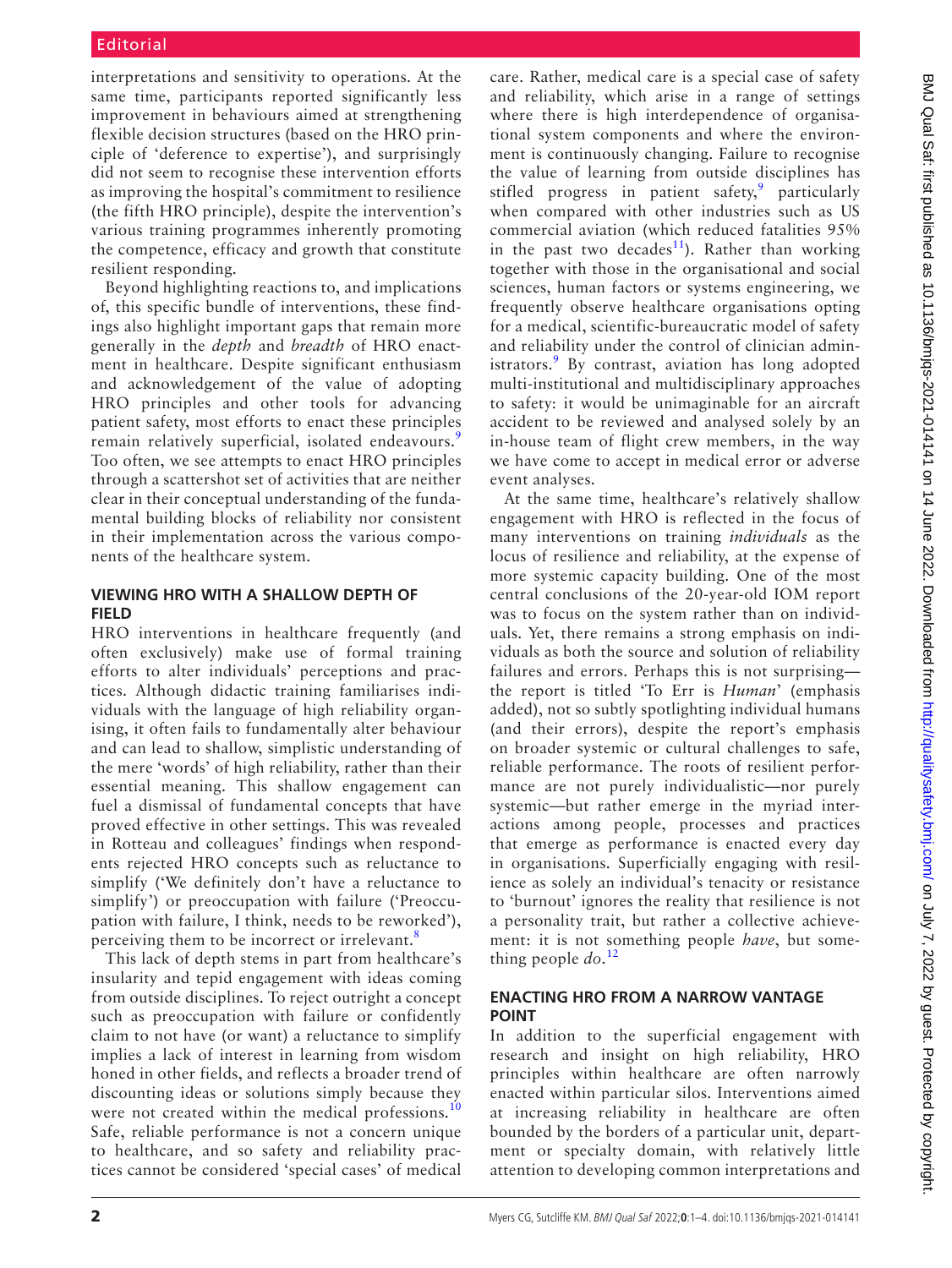implementations across the range of professions that make up modern healthcare. Rotteau and colleagues highlight the differential uptake of HRO concepts across professions among their interviewees, and the nature of the Caring Safely intervention points to a fragmented approach to delivering this content, with different components restricted (either by design or by enrolment) to particular professional groups.<sup>[8](#page-3-7)</sup> Without consistent exposure or intervention, it is highly unlikely that a common understanding and shared vision of HRO will emerge across professions.

Inconsistent application not only dilutes implementation efforts, but also contributes to the perception that reliability is the purview of one profession but not others. More specifically, there is a risk of HRO principles being defined as a 'nursing' concept, rather than a broader concern for all health professionals. Consistent with Rotteau and colleagues' observation of greater engagement with HRO principles among nurses, $8$  efforts to improve patient safety and reliability in healthcare also seem to be increasingly concentrated among non-physician health professionals, and to be driven predominantly by women. Indeed, a recent analysis of individuals certified by the Certification Board for Professionals in Patient Safety showed that more than 86% of certificants were women.<sup>[9](#page-3-8)</sup> These trends are no doubt structurally related, as nursing and other non-physician health professions tend to have a higher percentage of women working in them, but this over-representation of certain health professionals—and the noted absence of others—presents a challenge to the broad adoption of concepts necessary for safe, reliable care. These demographic trends raise the possibility that delivering safe, reliable care is being categorised as a more stereotypically 'feminine' concept (ie, aligned with stereotypes of women as caring, nurturing or emotional), which would be less well aligned with the professional competencies and norms associated with physicians, historically defined by more stereotypically 'masculine' traits.<sup>[13](#page-3-12)</sup> Moreover, that adoption of these HRO practices is over-represented in historically lower status healthcare professions<sup>13</sup> suggests that enacting these concepts may not be viewed as high-priority, statusenhancing efforts. Though the health professions are continuing to progress towards more equitable balances across demographic and status characteristics, narrowly associating HRO principles with any one group or profession will limit the widespread adoption of the kinds of practices and interactions necessary to deliver safe, reliable patient care.

#### **CREATING THE REQUISITE VARIETY NEEDED FOR HIGHER RELIABILITY IN HEALTHCARE**

The occasion of Rotteau and colleagues' paper provides a window into the process of enacting HRO principles in a hospital, but also an opportunity to reflect on the challenges of depth and breadth that remain to be overcome if these principles are to be more fully integrated into healthcare more broadly. Going forward, it is incumbent on scholars and healthcare leaders to aid the field in developing the requisite variety—the rich, multifaceted understanding and diverse, widespread application necessary for more effectively enacting HRO principles. We highlight three directions that seem fruitful in building this variety.<sup>[9](#page-3-8)</sup> First, healthcare needs more research to understand how things go right in the course of everyday work. Although aspects of HRO are aimed at anticipation and prevention, the essence of high reliability organising is resilience and adaptability. Things go awry in the course of everyday work and health professionals are constantly making small adjustments in their actions and interactions to catch and correct issues (often without even knowing it). What are the practices, habits, routines and ideas that are contributing to an organisation's collective abilities to adapt and make things go right? Second, there is a need for more diversity—of both health professions and outside disciplines—in tackling these problems. We must take seriously that medical mishaps and adverse events are problems in need of insight from psychology, organisation theory and engineering, not just from medicine.<sup>[14](#page-3-13)</sup> Engaging expertise from a broad variety of disciplines and creating sustained interdisciplinary partnerships will enhance the field's understanding of how people in complex systems make sense of unfolding events at work. Third, healthcare has historically privileged small system changes to improve reliability and safety—with many positive results. But going forward, researchers and leaders need to be looking not just at activities occurring at the clinical level, or even the level of a single organisation. There are large classes of hazards that require industry-wide, social-political changes in healthcare, such as the issue of look-alike and sound-alike drugs or issues of technology interoperability. There is still a long way to go in the quest for higher reliability in healthcare organisations, and we must do more to understand the nature of healthcare work processes, the operation and interaction of high-level system elements and the capabilities of healthcare and its professionals to successfully cope and recover from adversities as they unfold.

**Twitter** Christopher G Myers [@ChrisGMyers](https://twitter.com/ChrisGMyers) and Kathleen M Sutcliffe [@KMSutcliffePhD](https://twitter.com/KMSutcliffePhD)

**Funding** The authors have not declared a specific grant for this research from any funding agency in the public, commercial or not-for-profit sectors.

**Competing interests** None declared.

**Patient consent for publication** Not required.